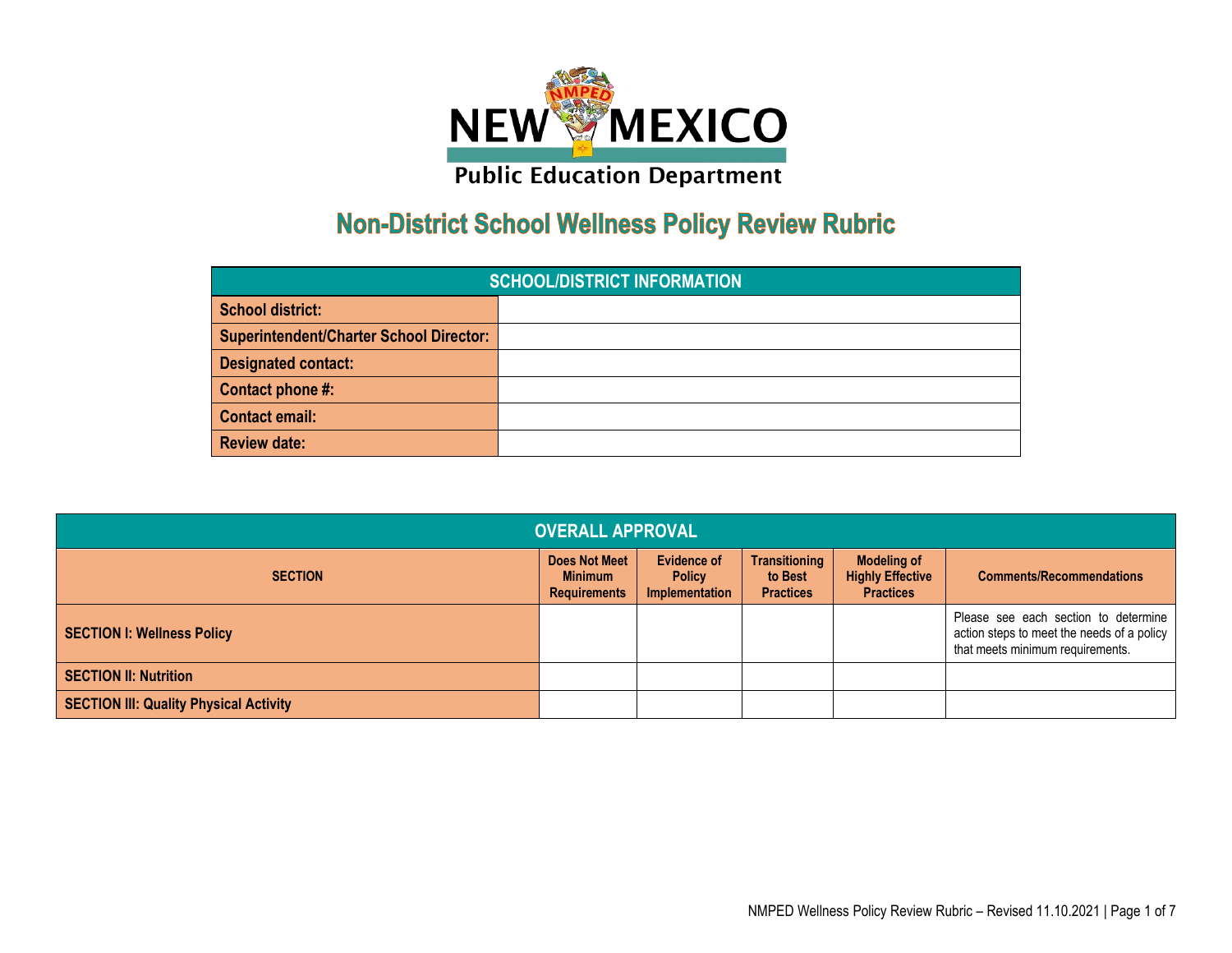| <b>SECTION I: WELLNESS POLICY</b>                                                                         |                                                        |                                                       |                                                     |                                                                   |                                 |  |
|-----------------------------------------------------------------------------------------------------------|--------------------------------------------------------|-------------------------------------------------------|-----------------------------------------------------|-------------------------------------------------------------------|---------------------------------|--|
| <b>SECTION</b>                                                                                            | Does Not Meet<br><b>Minimum</b><br><b>Requirements</b> | <b>Evidence of</b><br><b>Policy</b><br>Implementation | <b>Transitioning</b><br>to Best<br><b>Practices</b> | <b>Modeling of</b><br><b>Highly Effective</b><br><b>Practices</b> | <b>Comments/Recommendations</b> |  |
| Wellness Policy completed following Federal 7 C.F.R pts 210 & 220<br>and PED NMAC 6.12.6.8                |                                                        |                                                       |                                                     |                                                                   |                                 |  |
| District School Health Advisory Council (SHAC) established                                                |                                                        |                                                       |                                                     |                                                                   |                                 |  |
| Designate at least one person for the district to ensure wellness policy<br>compliance and implementation |                                                        |                                                       |                                                     |                                                                   |                                 |  |
| SHAC meets at least twice a school year                                                                   |                                                        |                                                       |                                                     |                                                                   |                                 |  |
| School Wellness Policy available to the public                                                            |                                                        |                                                       |                                                     |                                                                   |                                 |  |
| A plan in place for measuring implementation and evaluation of the<br>wellness policy                     |                                                        |                                                       |                                                     |                                                                   |                                 |  |

| <b>SECTION III: PHYSICAL ACTIVITY</b>                                                                                                    |                                                               |                                                       |                                                     |                                                                   |                                 |  |
|------------------------------------------------------------------------------------------------------------------------------------------|---------------------------------------------------------------|-------------------------------------------------------|-----------------------------------------------------|-------------------------------------------------------------------|---------------------------------|--|
| <b>State and Federal Requirements</b>                                                                                                    | <b>Does Not Meet</b><br><b>Minimum</b><br><b>Requirements</b> | <b>Evidence of</b><br><b>Policy</b><br>Implementation | <b>Transitioning</b><br>to Best<br><b>Practices</b> | <b>Modeling of</b><br><b>Highly Effective</b><br><b>Practices</b> | <b>Comments/Recommendations</b> |  |
| Guidelines created to provide physical activity opportunities before,<br>during and after school (6.12.6.8.D.3 NMAC)                     |                                                               |                                                       |                                                     |                                                                   |                                 |  |
| Physical activity is included as a health education topic (6.29.9 NMAC)                                                                  |                                                               |                                                       |                                                     |                                                                   |                                 |  |
| Specific goals for physical activity that promote student wellness and<br>consider evidence-based strategies in determining these goals. |                                                               |                                                       |                                                     |                                                                   |                                 |  |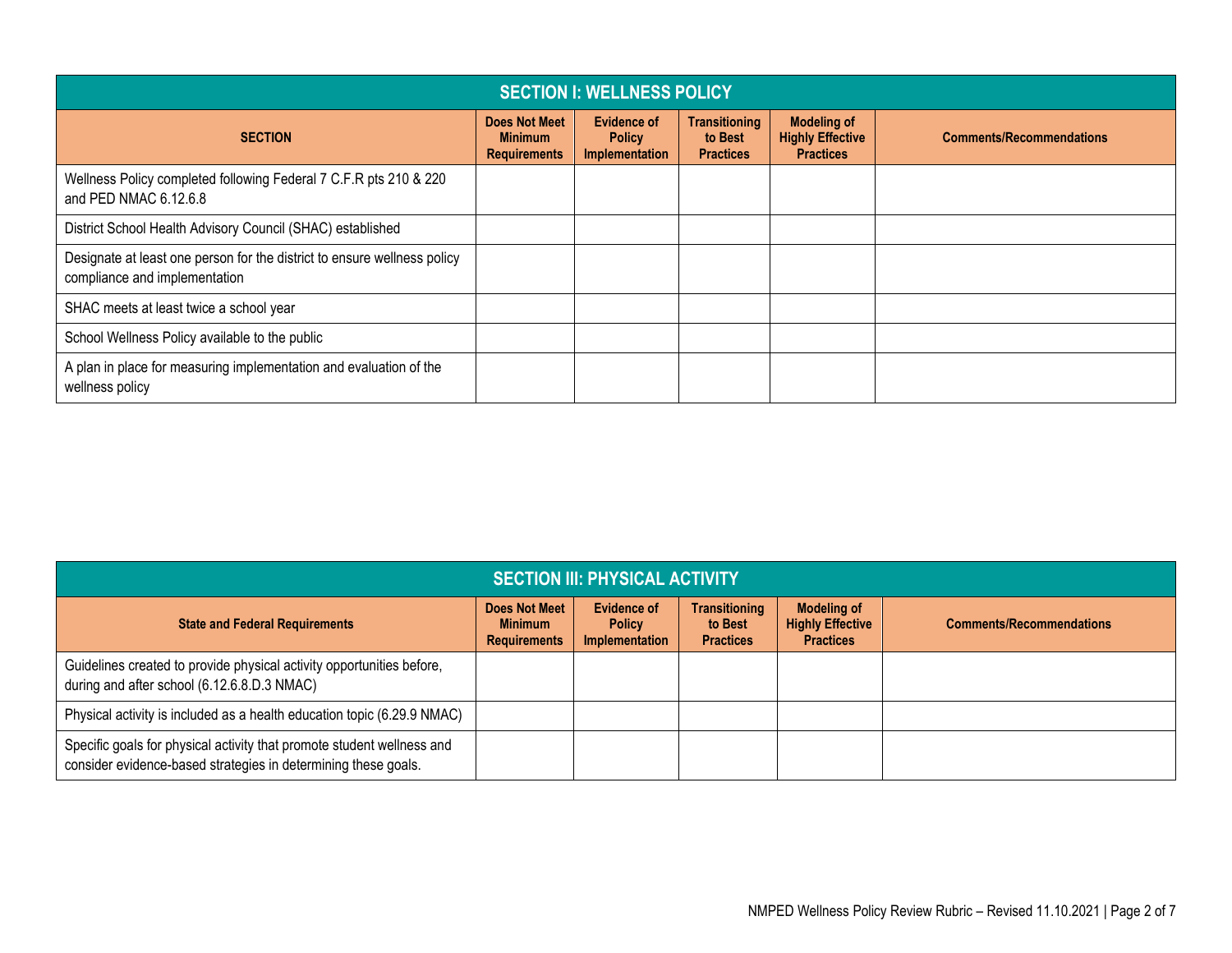| <b>SECTION II: NUTRITION</b><br>District Wellness Policy meets requirements of section 204 of Healthy, Hunger-Free Kids Act of 2010, Public law 111-296                                                                                                                                                                              |                                                               |                                                       |                                                     |                                                                   |                                 |
|--------------------------------------------------------------------------------------------------------------------------------------------------------------------------------------------------------------------------------------------------------------------------------------------------------------------------------------|---------------------------------------------------------------|-------------------------------------------------------|-----------------------------------------------------|-------------------------------------------------------------------|---------------------------------|
| <b>State and Federal Requirements</b>                                                                                                                                                                                                                                                                                                | <b>Does Not Meet</b><br><b>Minimum</b><br><b>Requirements</b> | <b>Evidence of</b><br><b>Policy</b><br>Implementation | <b>Transitioning</b><br>to Best<br><b>Practices</b> | <b>Modeling of</b><br><b>Highly Effective</b><br><b>Practices</b> | <b>Comments/Recommendations</b> |
| District schools meet or exceed local, state and federal nutrition<br>requirements and/or USDA nutrition standards. If applicable, this<br>includes At-Risk Afterschool Meals, Afterschool Snack Programs,<br>Fresh Fruit and Vegetable Program and/or Summer Food Service<br>Program                                                |                                                               |                                                       |                                                     |                                                                   |                                 |
| Standards and nutrition guidelines for all foods and beverages sold to<br>students on the school campus during the school day that are<br>consistent with Federal regulations for school meal nutrition standards,<br>and the Smart Snacks in School nutrition standards.6.12.5.8 NMAC<br>Competitive Foods Standards (Smart Snacks) |                                                               |                                                       |                                                     |                                                                   |                                 |
| Standards for all foods and beverages provided, but not sold, to<br>students during the school day (e.g., in classroom parties, classroom<br>snacks brought by parents, or other foods given as incentives)                                                                                                                          |                                                               |                                                       |                                                     |                                                                   |                                 |
| Create procedures for the documentation of fundraisers that do not<br>meet the competitive food standards that must be limited to no more<br>than two occasions per semester or trimester term per school and may<br>not be conducted during meal service or in the food service area<br>(6.12.5.8 NMAC)                             |                                                               |                                                       |                                                     |                                                                   |                                 |
| Policies for food and beverage marketing that allow marketing and<br>advertising of only those foods and beverages that meet the Smart<br>Snacks in School nutrition standards                                                                                                                                                       |                                                               |                                                       |                                                     |                                                                   |                                 |
| Specific goals for nutrition promotion and education that promote<br>student wellness and consider evidence-based strategies in<br>determining these goals                                                                                                                                                                           |                                                               |                                                       |                                                     |                                                                   |                                 |
| All schools will provide nutrition education activities that align with the<br>New Mexico Health Education Content Standards with Benchmarks<br>and Performance Standards as set forth in 6.29.6 NMAC                                                                                                                                |                                                               |                                                       |                                                     |                                                                   |                                 |
| Free drinking water is available to students in the place where meals<br>are served during meal service                                                                                                                                                                                                                              |                                                               |                                                       |                                                     |                                                                   |                                 |
| Assurance of adherence to requirements re. possible food allergies in<br>schools                                                                                                                                                                                                                                                     |                                                               |                                                       |                                                     |                                                                   |                                 |